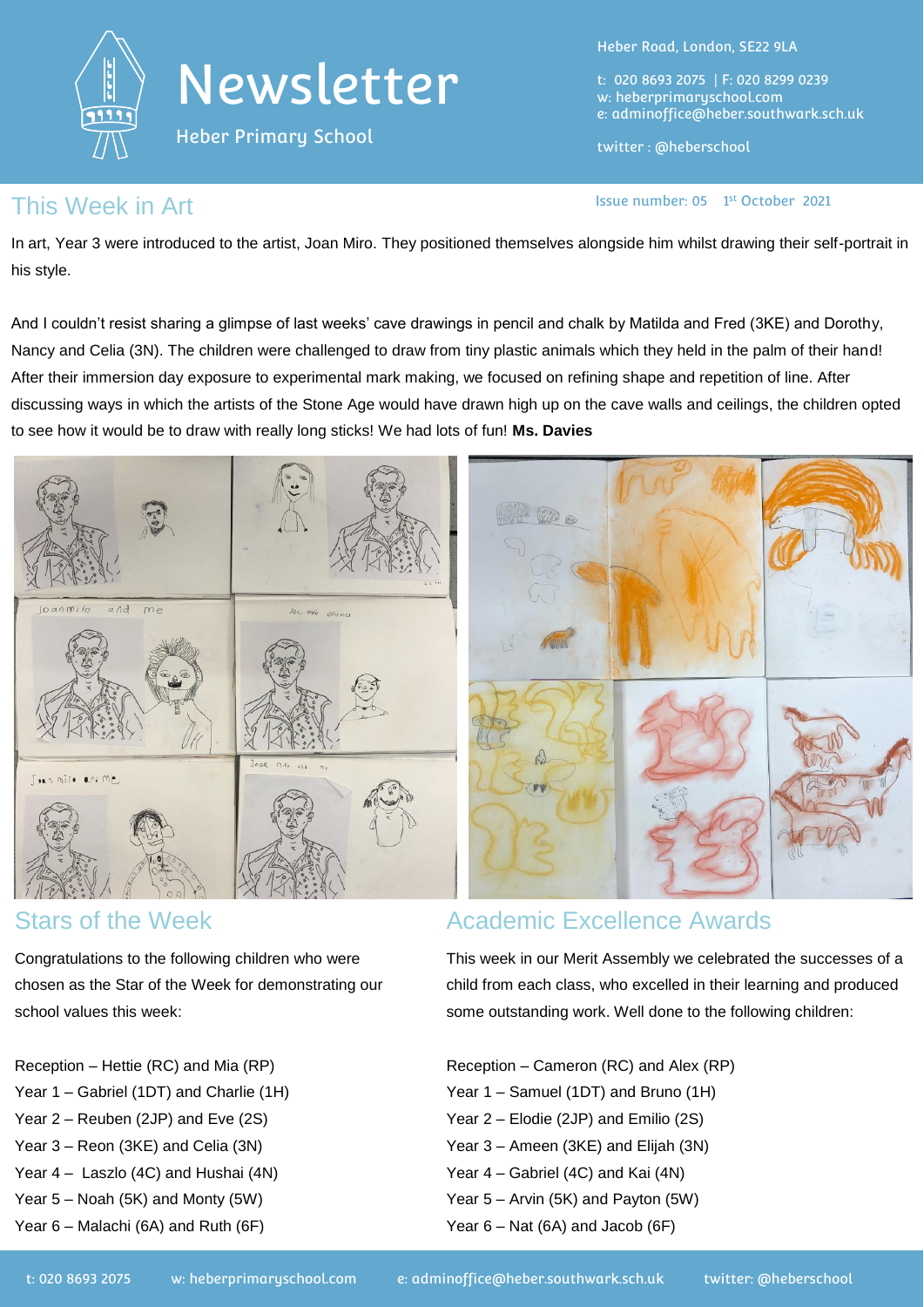

Heber Primary School

Heber Road, London, SE22 9LA

t: 020 8693 2075 | F: 020 8299 0239 w: heberprimaryschool.com e: [adminoffice@heber.southwark.sch.uk](mailto:adminoffice@heber.southwark.sch.uk)

twitter : @heberschool

### Reception Immersion Day

The Reception classes had such a brilliant day for their 'Story Immersion Day'. The children all brought in their favourite book and we had such a range of stories. During the day the adults and children shared their books together, talking about characters, the plot and parts that we enjoyed. Alongside this, the children had a range of activities related to books and stories, such as making book marks, retelling traditional stories and doing the 'Going on a Bear Hunt' obstacle course. There was such excitement surrounding the love of reading!



## School Council Representatives 2021 -22

On Friday 24<sup>th</sup> September there was election fever at Heber Primary School. Each year group held hustings, where the candidates made emotional and heartfelt appeals to the other children in their class, outlining the reasons why they would make the best class representative. Next it was time for every child at Heber to operate their democratic right and to cast their vote in a top secret ballot. The teachers then counted up the votes to find out who would be the representative for each class. First of all, a big well done to everyone who made a speech - I know we were all blown away by how thoughtful the speeches were and the wonderful ideas you had for improvements to the school and for charities we could support this year. If you didn't win, don't forget your voice still counts. Make sure you share your ideas for the school with your representative. But here are the successful class representatives for the 2021 to 2022 academic year:

| Heber School Council 2021/21 |                  |              |
|------------------------------|------------------|--------------|
| Year 1                       | 1H: Eliza        | 1DT: Henry   |
| Year 2                       | 2S: Sadie        | 2PJ: Arthur  |
| Year <sub>3</sub>            | 3N: Harrison     | 3KE: Molly   |
| Year 4                       | 4N: Ollie        | 4C: Alice    |
| Year <sub>5</sub>            | 5W: Betsy        | 5K: Rowena   |
| Year <sub>6</sub>            | 6F: Mylo/ Chiara | 6A: Nicholas |

#### Congratulations to you all!

Further congratulations to Rowena who will be Chairperson of the School Council, Betsy who will be Vice Chairperson, Chiara who will be Secretary, and Harrison and Sadie who will be our Co-Treasurers. **Mr. Stevens**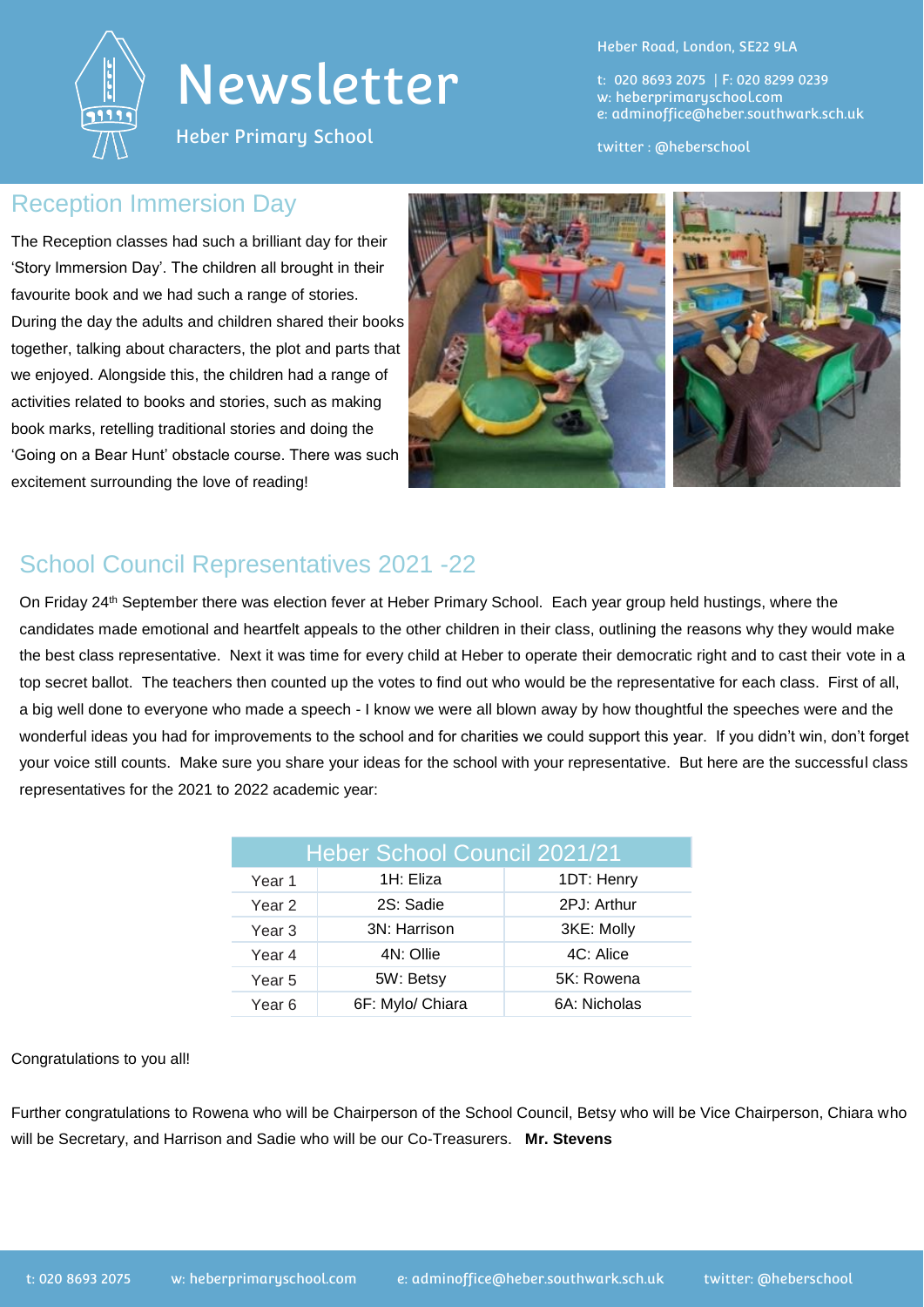

Heber Primary School

Heber Road, London, SE22 9LA

t: 020 8693 2075 | F: 020 8299 0239 w: heberprimaryschool.com e: [adminoffice@heber.southwark.sch.uk](mailto:adminoffice@heber.southwark.sch.uk)

twitter : @heberschool

## Increased Diversity of Representation in the Heber Curriculum Offer

Since the Black Lives Matter protests last year, we have been working hard to ensure that the Heber Curriculum not only serves as a window into the wider world, but also as a mirror in which each and every one of our children can see themselves. As a result, we rigorously reviewed the texts that our children study and the content of our curriculum to ensure that the diversity of our community shines through in what the children learn. This year we continued to implement these changes and will continue to do so.

With Black History Month on the horizon in October, we are keen to highlight to our children and the Heber community that Black History is not only taught through this initiative. To learn more about the diverse coverage that makes up our Curriculum, as well as details of the ethnically diverse texts our children study and the school's strategy for teaching children about anti-racism please visit the [Diversity at Heber](https://www.heberprimaryschool.com/students/black-lives-matter/) page on our website.



## This Week in Music

Ms. Harrower wanted to make some special mentions this week to acknowledge some of the children in particular.

Year 1 have been practising watching different signals from the conductor and playing their percussion instruments (very) loudly, or quietly. The whole of 1DT received a 'Caught Being Good' ticket, for sitting quietly, and not touching, whilst Ms. Harrower handed out the instruments.

In Year 4 special mentions go to:

- Emily and Hadiya for working together to come up with a fantastic melody on the chime bars using the pentatonic scale.
- Swizz for playing Ode to Joy on the piano during our talent spot
- **Hushai, who dazzled the class with his drumming.**
- **EXECT** Liam and Emily for playing their chime bar melody with excellent timing.

In year 6 this week the children have started to play the djembes, and sing African songs. 6A's Leo impressed us with his solo, and Alfie from 6F made us laugh playing the maracas very energetically.

In year 2, the children have been practising playing solos on the chime bars, taking turns. Special mentions for beautiful melodies played on the spot, with excellent timing, go to Myiesha, Reuben, Jonas, Kayden, Ena and Roxanne.